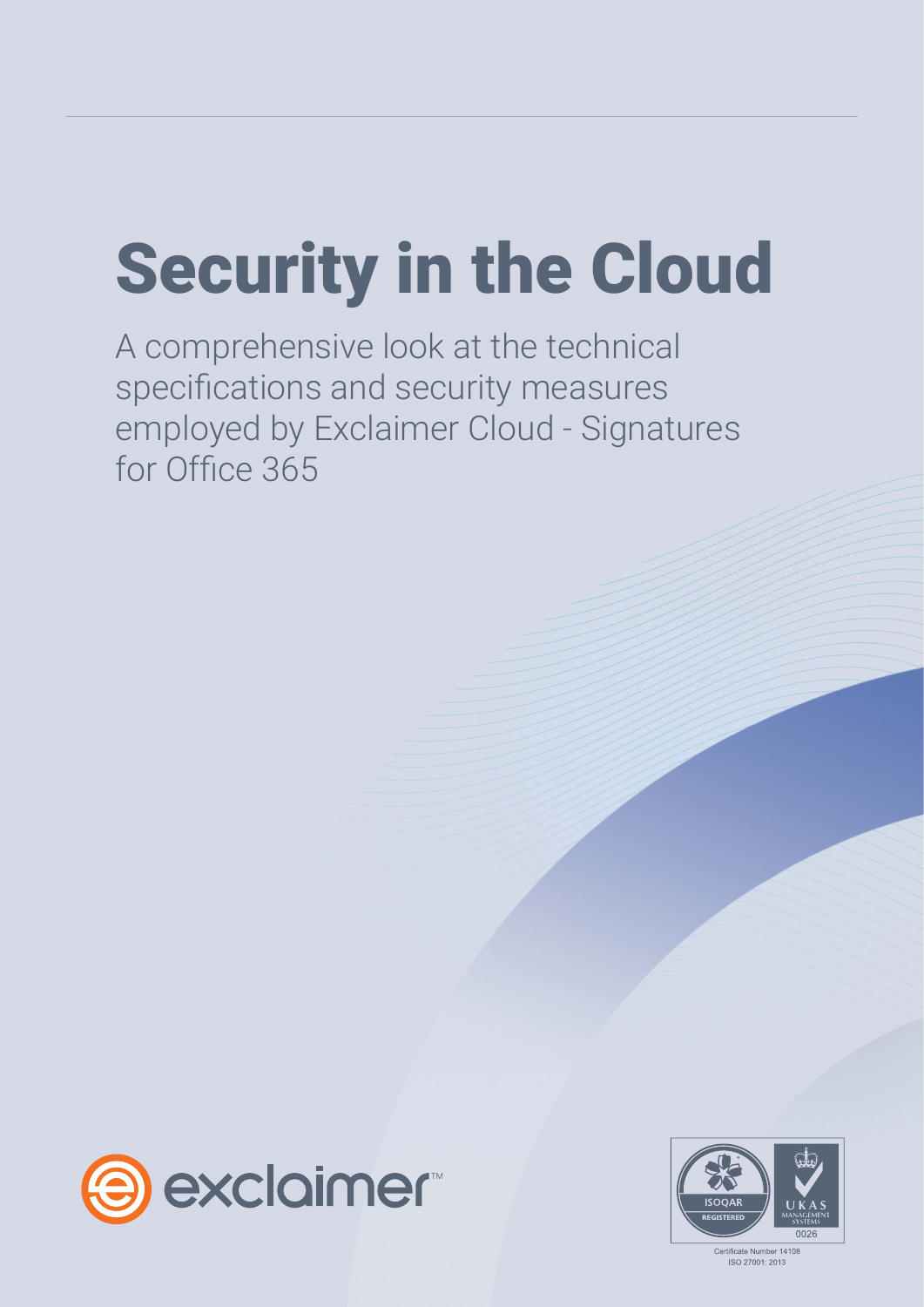#### **Table of Contents**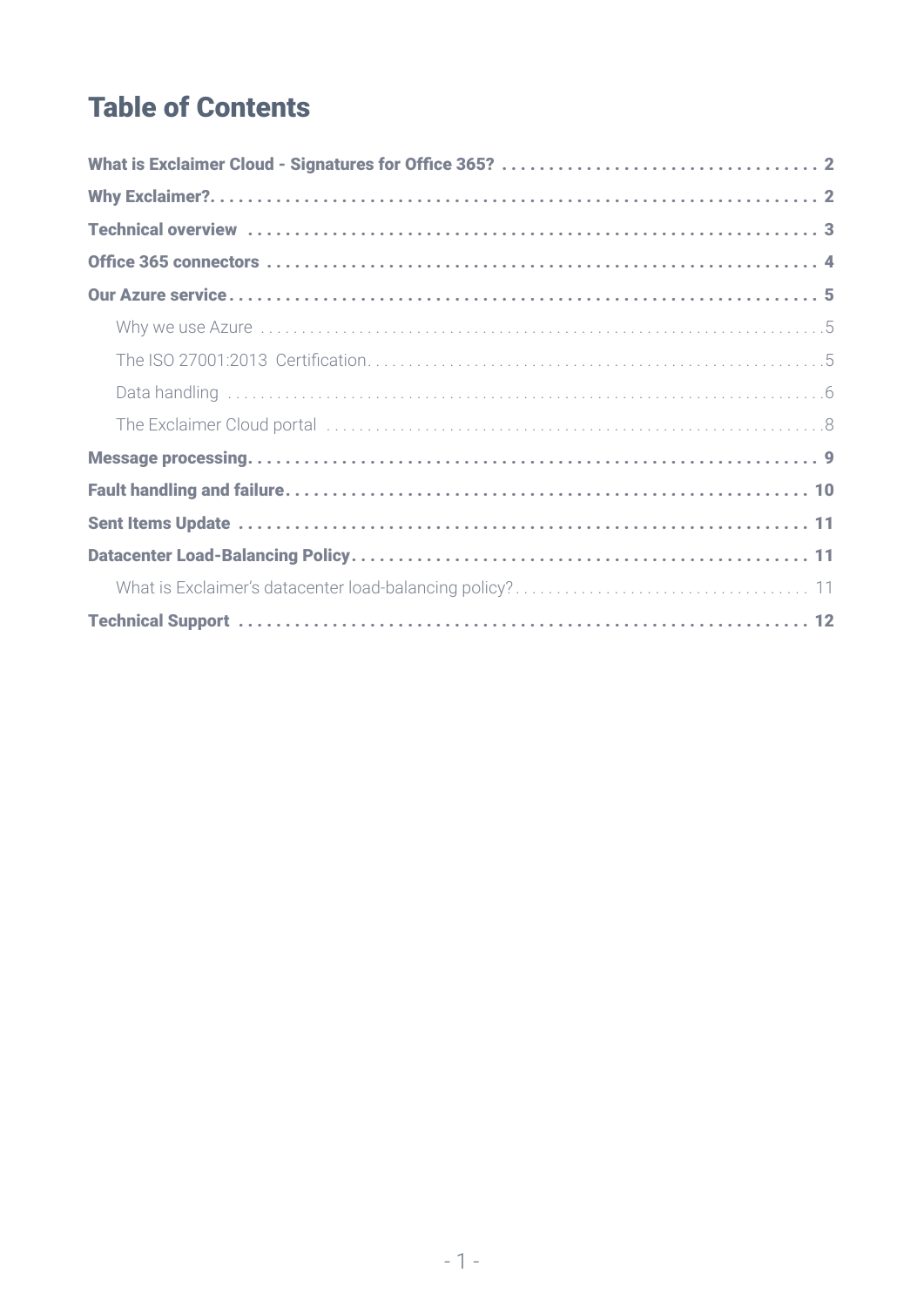# <span id="page-2-0"></span>What is Exclaimer Cloud - Signatures for Office 365?

Exclaimer Cloud - Signatures for Office 365 is the premier cloud service for centrally managing Microsoft Office 365 email signatures. It provides the same benefits as on-premises server-based email signature solutions, but within Microsoft's cloud environment.

Exclaimer Cloud adds signatures to all sent emails via Microsoft Azure. That means signatures are added to email sent from any device, including smartphones and tablets. The service also allows for easy management of specific email signature elements including social media icons, promotional banners, and legal disclaimers from one intuitive web portal.

As Exclaimer Cloud is hosted outside of your organization, no upfront investment in server hardware is required, meaning no additional IT administration or ongoing maintenance. It also does not require any client installations to operate.

With an intuitive editor that lets you customize key elements and choose what information to include, you can create beautiful signatures with your own brand including logo, imagery, and color scheme.

Users' contact details are taken from Azure/Office 365 Directory and merged into an email signature that you create via the service's signature editor. You don't need to depend on specific email clients like Outlook or your end users to update company signatures.

When messages are sent, all enabled signatures are processed and applied as appropriate. If more than one signature applies for a user, the first one processed will be used.

### Why choose Exclaimer?

Responsible for creating the first ever email signature solution in 2001, Exclaimer is the undisputed global leader in this field, with Exclaimer Cloud marking a significant evolution in signature management technology. Since its incorporation, Exclaimer has been providing a market-leading portfolio of email utility software that works directly with Microsoft email technology, specifically Outlook, Exchange and, latterly, Office 365.

Exclaimer has over 75 million users worldwide including renowned international organizations such as Lloyds Bank PLC, Sony, Mattel, Morgan Stanley, the Council of the City of Sydney, NBC, the Government of Canada, the BBC, and many more organizations of all sectors and sizes.

Exclaimer is a Microsoft Gold Partner putting it at the top level of Microsoft solution partners. Its solutions are regularly recommended by Microsoft MVPs (Most Valuable Professionals), and it has a strong reputation within the Microsoft community.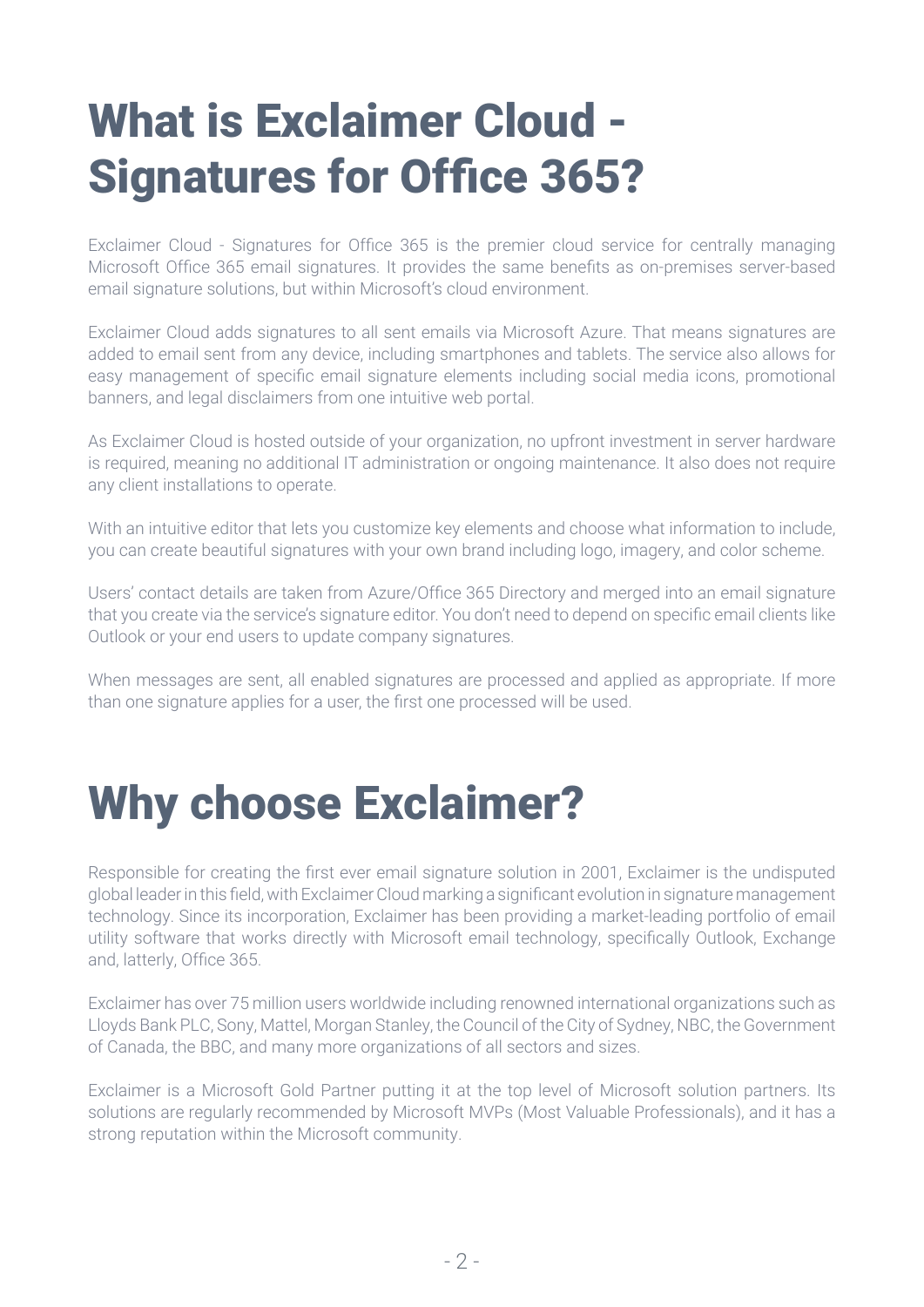# <span id="page-3-0"></span>Technical overview

Exclaimer Cloud - Signatures for Office 365 is hosted within Microsoft datacenters, so your Office 365 emails never leave the Microsoft Cloud infrastructure.

When users send emails from any device, messages are passed from Office 365 and routed to one of Exclaimer's regional datacenters. Exclaimer Cloud sees the emails and applies a professional email signature to every message. These emails then pass back to Office 365 and are sent out as normal.

It's as simple as that! All emails are guaranteed to have the correct email signature while staying within the Microsoft Cloud.



#### How it works

- 1. Email signatures are designed using a drag-and-drop signature editor, and given to different users and groups. All contact data is taken from the Azure/Office 365 Directory, and additional email signature elements such as social media icons, promotional banners, and legal disclaimers are easily managed. Any signature element can be updated and changes are applied in real time.
- 2. Users send emails via Office 365 from any web-enabled device.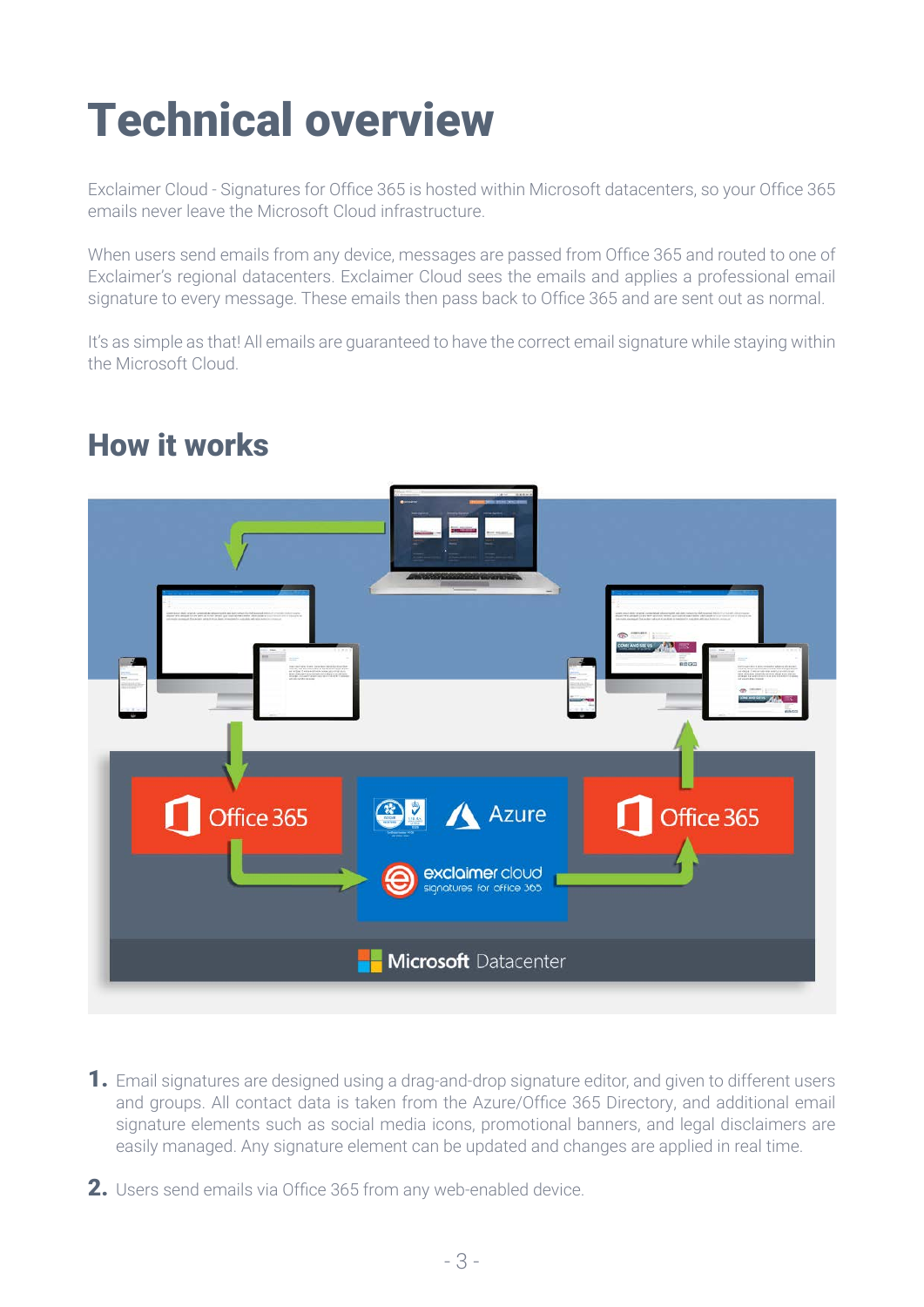- <span id="page-4-0"></span>**3.** Each email sent passes from Office 365 and is routed to one of Exclaimer's regional Azure datacenters using a start point (Send) connector set up in Office 365. Exclaimer Cloud is a highavailability, load balanced service hosted within the Microsoft datacenters local to you. This guarantees that no email ever leaves the Microsoft Cloud environment.
- 4. Exclaimer Cloud sees the incoming messages and imprints the appropriate signature on every email. It **does not** send any emails out on your behalf. All messages are still sent through Office 365, but with a high-quality signature added to them.
- 5. With the signature/s added, emails are passed back to Office 365 via an end point (Receive) connector, also set up in Office 365. Signatures are only added to an email once due to asecured closed loop process between Office 365 and the Microsoft Azure infrastructure. Emails are also authenticated using Office 365 security protocols.
- **6.** The emails are sent out as normal, but now have a high-quality signature appended to them. Signatures are essentially 'stamped' onto every email, meaning users have no control over how they look and cannot modify them.

# Office 365 connectors

A standard Microsoft Office 365 protocol, connectors let you customize the way your email flows to and from an organization using Office 365.

Connectors can be configured to:

- Enable mail flow between Office 365 and your on-premises email servers (hybrid environment).
- Apply security restrictions to mail exchanges with a business partner or service provider, e.g. a cloud provider that provides a service - this is the purpose of this document.
- Enable email notifications from a printer or other non-mailbox entity.

To enable Exclaimer Cloud to interact with Office 365 and our Azure datacenters, you must configure the mail flow using connectors. Connectors allow for emails to be rerouted to Exclaimer's Azure datacenters, authenticated by Office 365 security and sent back to Office 365 once a signature has been added.

As you are sharing your Azure/Office 365 Directory details with Exclaimer Cloud, connectors protect the integrity of the mail flow. The SMTP connectors to/from Office 365 use negotiated Transport Level Security (TLS) encryption to enable a secure channel for communicating with Exclaimer Cloud.

When an email has a signature added and is passed back to Office 365, the 'Receive' connector checks the message to see if it meets security conditions you have specified. As the email never leaves the Microsoft Cloud, it continues to meet Microsoft's strict security standards.

Exclaimer Cloud does not send any emails out on your behalf. All emails are still sent through Office 365. The email signature is authenticated by standard Microsoft Office 365 protocols with all data encrypted.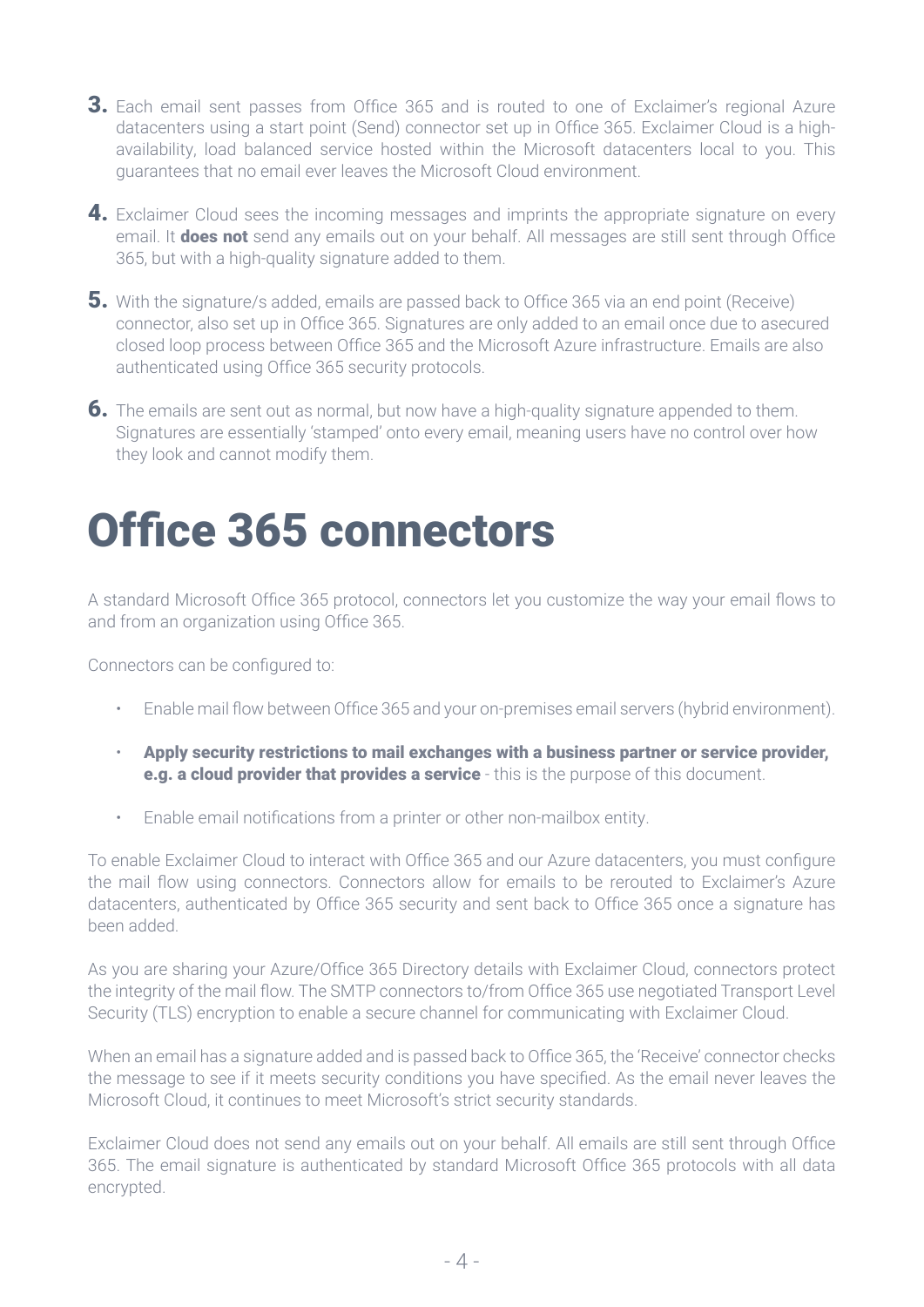# <span id="page-5-0"></span>Our Azure service overview

#### Why we use Azure

Exclaimer Cloud - Signatures for Office 365 has been designed to work exclusively with Microsoft Azure, which is highly trusted by IT professionals worldwide. By utilizing the Azure platform, no email you send to us requiring a signature ever leaves the Microsoft Cloud environment. Azure provides ultimate scalability and flexibility, using the same technologies as other Window platforms. Knowing that online security is one of the biggest concerns for companies migrating to the cloud, Microsoft has designed Azure with security in mind, creating a compliance framework to meet regulatory requirements.

The Exclaimer Azure setup uses load balancing to provide a single network service from Exclaimer's regional Azure datacenters around the world. If one of Microsoft's Azure datacenters were to cease operating, our high-availability service ensures uptime and reliability.

Measures are in place to ensure that the service scales with increased number of tenants, maintaining reliability and uptime. All inbound connections are secured through SSL Certificates and TLS, which are constantly checked to meet current cloud standards. For an example, go to the Qualys SSL Labs website ([www.ssllabs.com\)](https://www.ssllabs.com/), go to the 'Test your server' link and type in portal.exclaimer.com. This will provide you with a detailed review of Exclaimer Cloud's certificate and configuration. It also lets you know that our domains are highly trusted.

Any updates to the Exclaimer Cloud service are scheduled to occur 'out-of-hours' for each region, minimizing any disruption. Updates are built and tested by Exclaimer's head office based Development and Quality Assurance teams before going into production. This intensive process includes stress testing beyond normal usage, and no code is ever deployed to Azure until it has passed rigorous antivirus checks, in addition to being scanned by native antimalware on all Azure servers.

#### The ISO 27001:2013 Certification

Exclaimer Cloud has achieved the ISO 27001:2013 Certification for Information Security Management, which was awarded by Alcumus ISOQAR and the United Kingdom Accreditation Service (UKAS). This is specifically for the development and supply of a cloud-hosted email signature management system. The ISO 27001:2013 Certification means a third party accredited independent auditor has performed a thorough assessment of Exclaimer Cloud and has confirmed it is operating in alignment with ISO cloud standards.



Certificate Number 14108 ISO 27001: 2013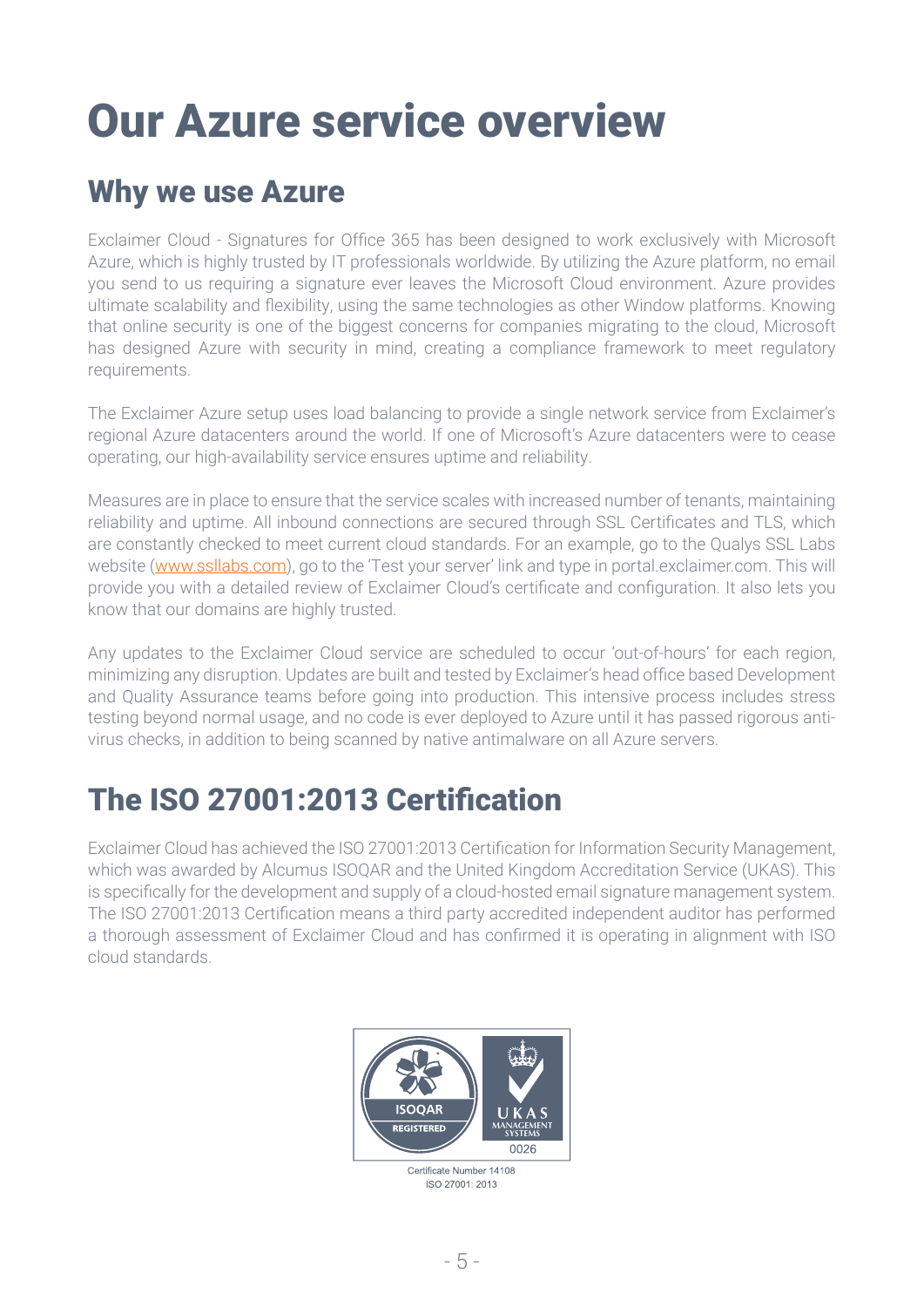#### <span id="page-6-0"></span>Data handling

To use Exclaimer Cloud - Signatures for Office 365, a customer has to setup an Exclaimer Cloud account online. The data taken during this process is secured within a hosted Microsoft SQL Server. The data stored is shown below:

- 
- 
- 
- 
- Telephone number Country
- Email address
- First name Address Line 1
- Last name Address Line 2
- Full name **•** Town/City
	- Company Postcode/Zip Code
		-

All user passwords are protected using **salted password hashing**. When you create an Exclaimer Cloud account, your password is 'hashed' and stored within a secure SQL database. At no point is an unencrypted password ever stored and Exclaimer cannot read these password 'hashes'.

Exclaimer Cloud does not store any credit/debit card details. When you add a new payment card to your account, you are redirected to the Global Iris payment portal, powered by RealEx Payments. This is secured using a 128-bit SSL Certificate and is one of the most secure ecommerce platforms for online payments.

After subscribing, you grant permission for Exclaimer Cloud to read user data from your Azure Active Directory. This data is cached using Azure Storage so it can be used continuously in the signature templates and configurations you set up. In addition, we store your template designs and signature rules within Exclaimer Cloud's user interface (UI).

| <b>Attr LDAP Name</b> | <b>Attr Display Name</b>   |  |
|-----------------------|----------------------------|--|
| City                  |                            |  |
| Country               | CO                         |  |
| Department            | department                 |  |
| DisplayName           | displayName                |  |
| EmailAddress          | mail                       |  |
| FaxNumber             | facsimileTelephoneNumber   |  |
| FirstName             | givenName                  |  |
| LastName              | sn                         |  |
| MobileNumber          | mobile                     |  |
| Office                | physicalDeliveryOfficeName |  |
| State                 | st                         |  |
| <b>StreetAddress</b>  | streetAddress              |  |
| TelephoneNumber       | telephoneNumber            |  |
| JobTitle              | title                      |  |
| PostalCode            | postalcode                 |  |

The AD attributes aggregated by Exclaimer Cloud are shown below: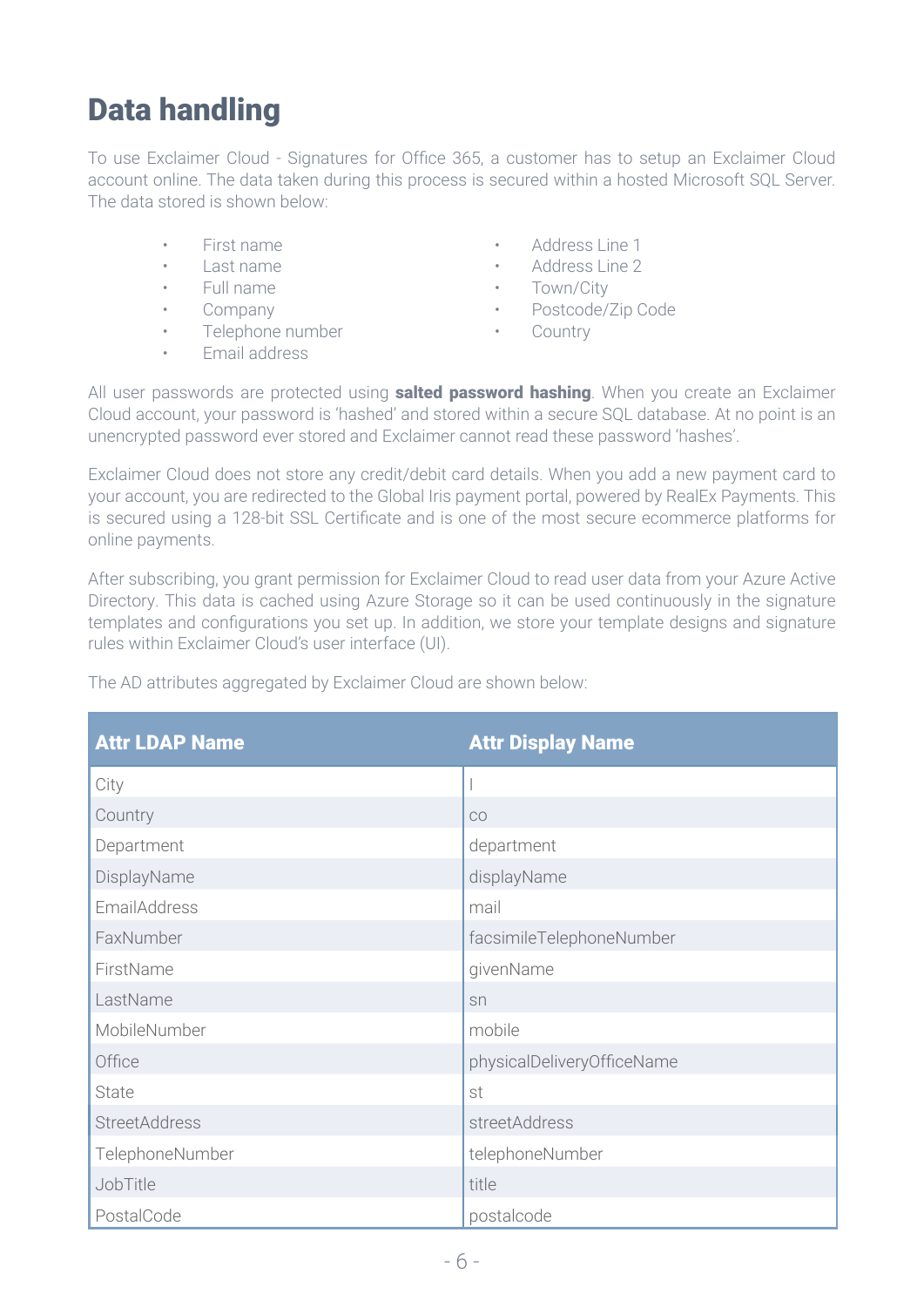Data in transit between Exclaimer's cloud platform and Office 365 is encrypted using a combination of RSA-2048-bit asymmetric encryption and a one-time use Rijndael symmetric session key. Rijndael is an algorithm selected by the U.S. National Institute of Standards and Technology (NIST) as the Advanced Encryption Standard (AES). Keys issued are managed through certificates, with several of these being used for encipherment (converting a message into a cipher for encryption and decryption) purposes.

When Exclaimer Cloud processes an email, it examines the message to decipher the sender's and intended recipient's details so it can apply the relevant signature as configured within the UI. It also scans the mail for common strings that represent a reply separator, so the signature can be inserted in the correct location.

Exclaimer Cloud does not actually 'read' the message in the traditional sense, and the email content is not available to Exclaimer personnel or retained on our platform for any longer than is required to process and pass back to Office 365.

The cached, read-only Azure Active Directory data that is stored by Exclaimer Cloud is hosted within your assigned regional datacenters. The data is never stored or processed outside of your regional datacenter.

For more information on Azure SQL Database security, visit [msdn.microsoft.com/en-us/library/azure/](https://msdn.microsoft.com/en-us/library/azure/ff394108.aspx) [ff394108.aspx](https://msdn.microsoft.com/en-us/library/azure/ff394108.aspx).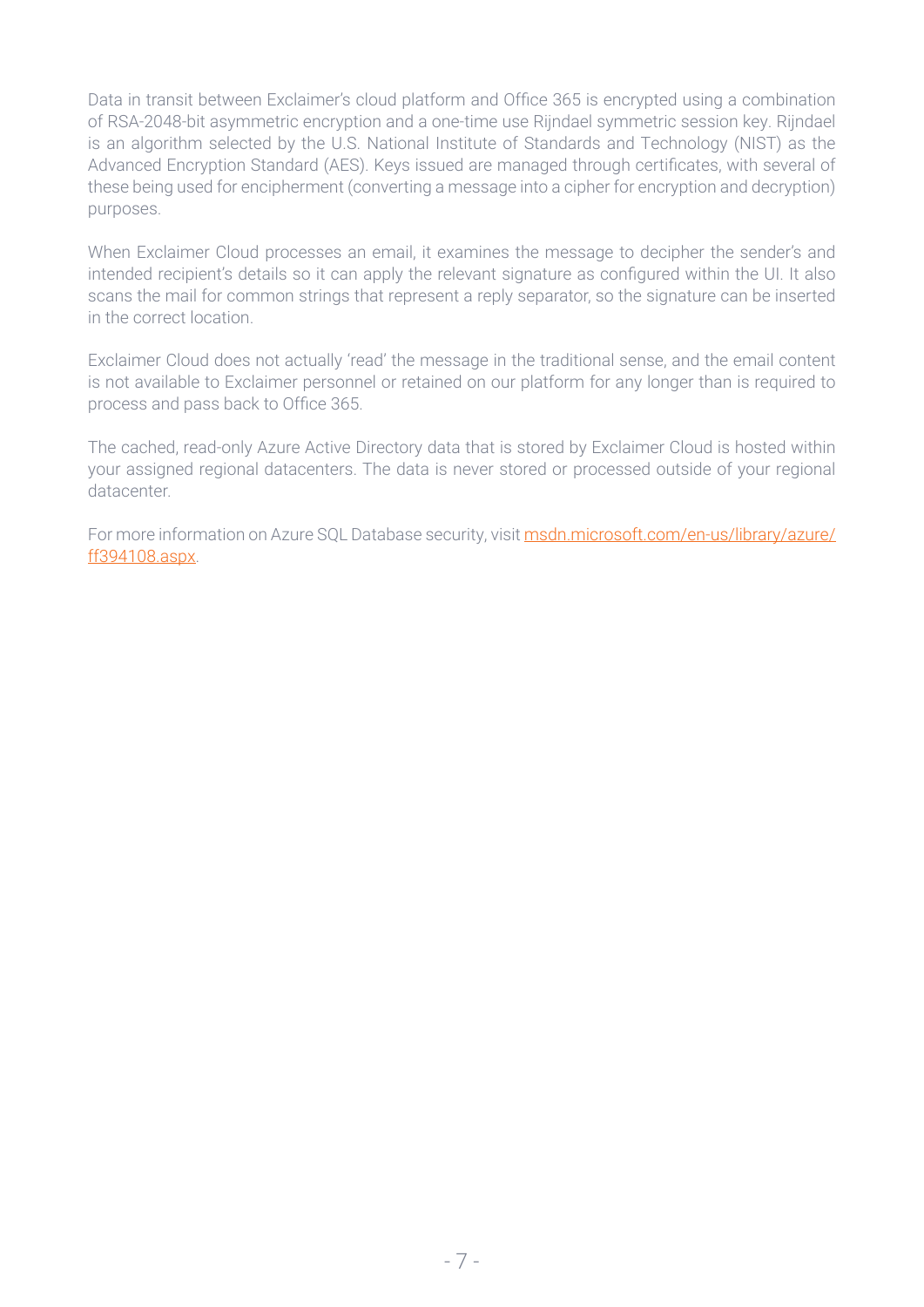#### <span id="page-8-0"></span>The Exclaimer Cloud portal

Exclaimer Cloud can only be accessed with a web browser on any web-enabled device using HTTPS for transport encryption. The Exclaimer Cloud portal, the only access point to the service, is verified by COMODO RSA Extended Validation Secure Server CA. The connection to the portal uses TLS 1.2 and is encrypted using 256-bit encryption (AES\_256\_CBC with SHA384 for message authentication and ECDHE\_RSA as the key exchange mechanism). This ensures that data is completely secure within the Exclaimer Cloud.

The portal incorporates 2-factor authorization to prove the identification of Exclaimer Cloud users. This adds an extra level of security to the login procedure. The second level of authentication comes in the form of a unique authorization code. Each code is only valid for a maximum of 4 hours. When you login to your account for the first time or from a different device/computer, you will be sent an email with an authorization code to confirm that it is actually you trying to access your account.

All you need to do is enter the unique authorization code once and you're good to go. You won't have to go through this process every time you login.

Exclaimer will never ask for any personal information in an email. This includes:

- Payment information (credit card number, debit card number etc.)
- VAT number
- Your account password

In the end, as with any online service, the weakest link in the security chain is often the implementation of weak passwords. An Exclaimer Cloud account password must be a minimum of 6 characters containing the following:

- Uppercase letter
- Lowercase letter
- Digit (number)

For extra security purposes, we recommend using a password that is:

- Unique to Exclaimer Cloud and not used anywhere else within your organization.
- At least 8 characters long.
- A mix of uppercase and lowercase letters, digits and symbols, e.g. +, @, #, \$, £.
- Not a birthday, date, name or address.

We also recommend that you change your password periodically, e.g. every 90 days.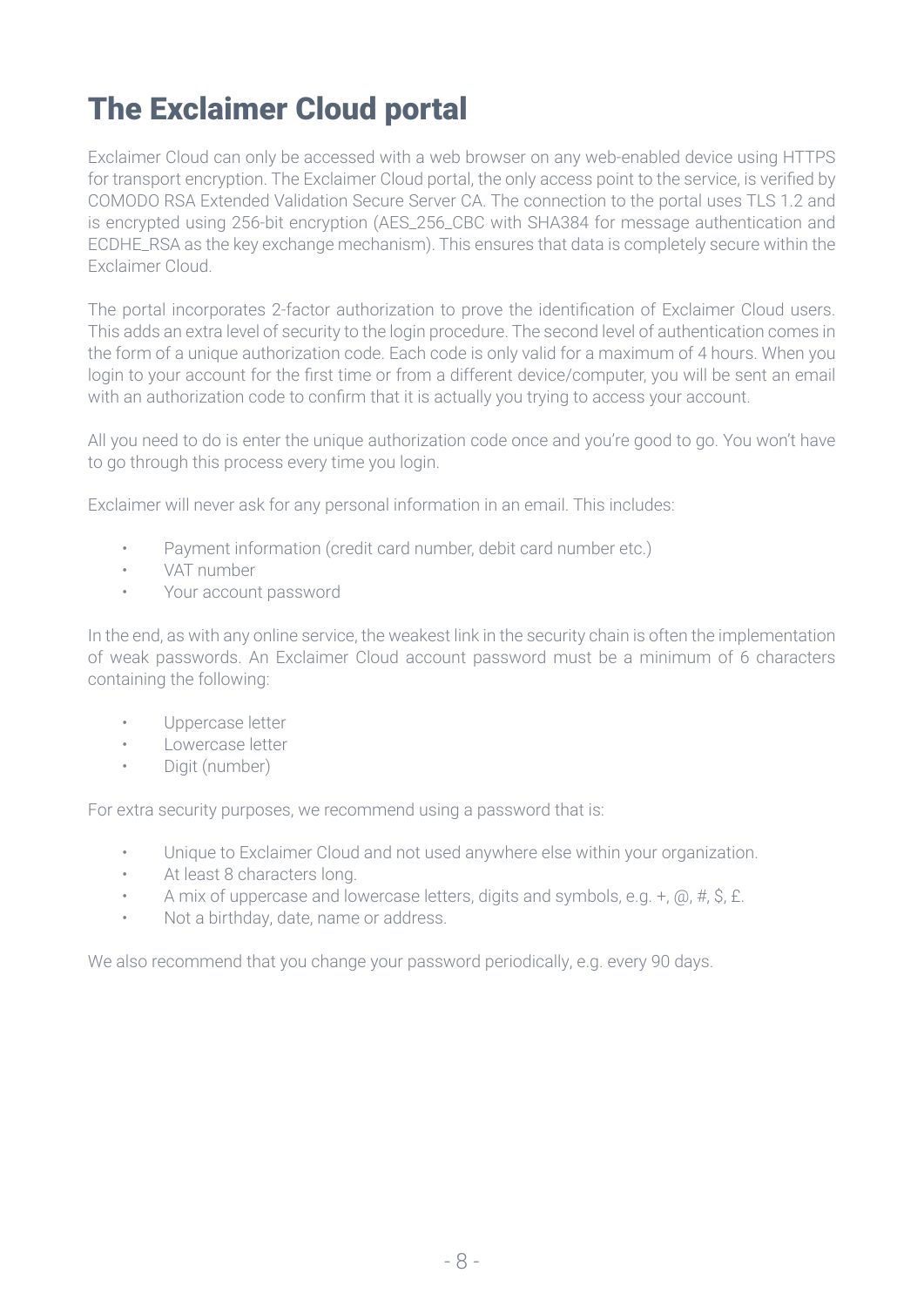# <span id="page-9-0"></span>Message processing

When a user sends an email via Office 365, it passes through the Send connector and is rerouted to an Exclaimer regional Azure datacenter, as mentioned previously.

When the email reaches the Azure datacenter, Exclaimer Cloud examines the message 'envelope', which includes the sender's details and intended recipients, determining which signature is applied to the email.

The sender's attributes are pulled from the cached Azure AD data, which is used to populate the selected signature, e.g. name, job title, phone number etc. Exclaimer Cloud then ascertains where the signature is to be inserted. It decodes the MIME (Multipurpose Internet Mail Extensions)/TNEF (Transport Neutral Encapsulation Format) carrier to do this.

The signature is then inserted in the appropriate location and this new email is sent back to Office 365. It passes through the Receive connector, which forwards the email onto its original recipient/s.

Exclaimer Cloud does not save any email content to an external location. This is due to the SMTP mode of integration with Office 365 not requiring emails to be stored prior to being forwarded back to Office 365. All it does is look for a reply separator in order to apply the signature correctly. It also scans the message body for any unique strings to determine if a signature is already present i.e. during email conversations.



The local Exclaimer Cloud Exchange agent, used by organizations with a hybrid environment, utilizes HTTPS over TLS 1.2 (secured using a certificate from a trusted certificate authority) to communicate with the Exclaimer service in Azure.

That service, in turn, uses the API key provided by the agent in the 'Authorization' header over HTTPS to confirm the agent, and the Exclaimer customer using that agent, are legitimate. This API key can only be generated from within the Exclaimer Cloud UI by a logged-in administrator and expires after one year, when it must be replaced.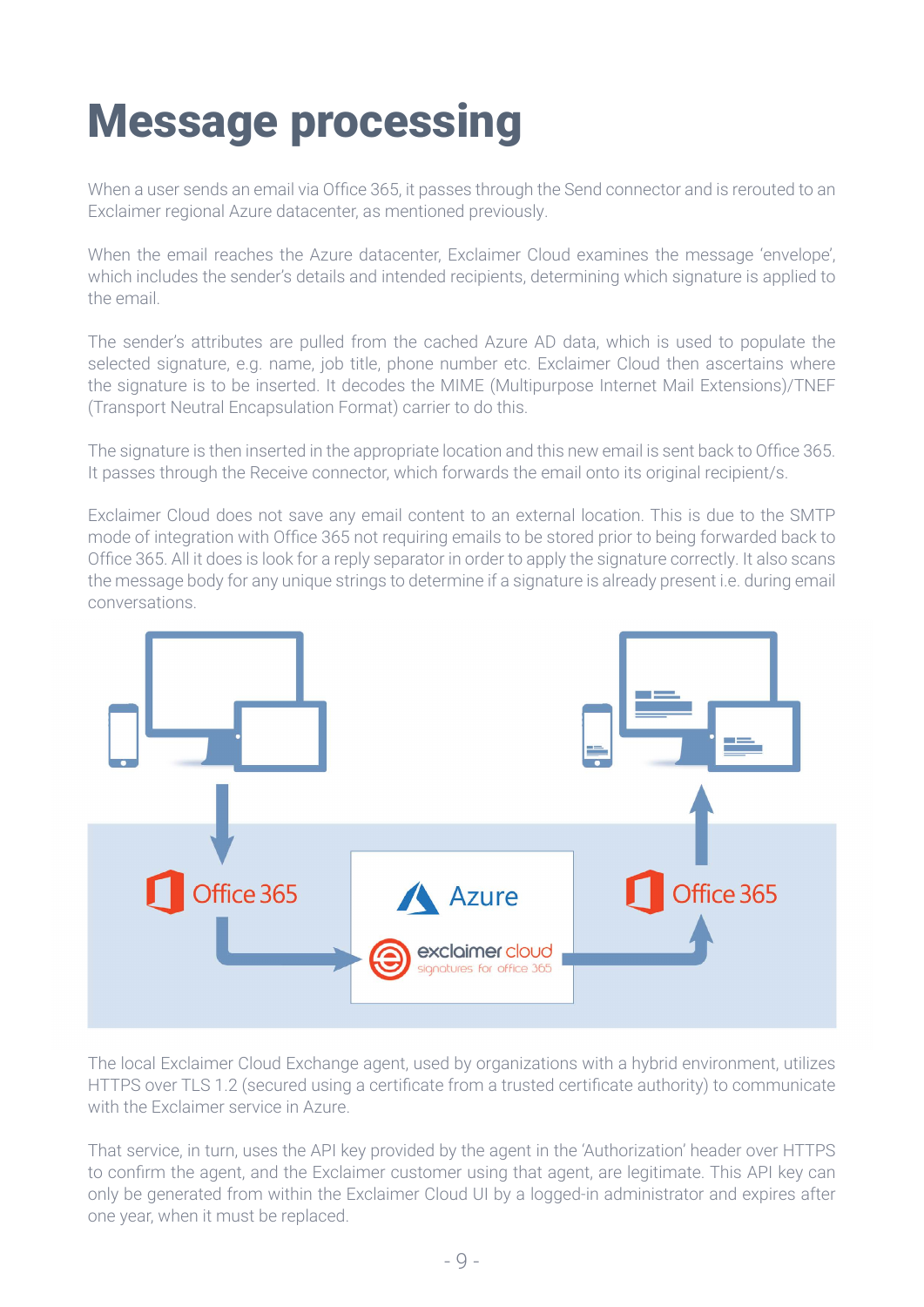<span id="page-10-0"></span>The agent will parse the headers of the message to determine the sender (along with other metadata) to confirm whether Exclaimer Cloud needs to process the message, e.g. the message has a blank sender address or is from an external sender to a recipient in the customer's organization (and doesn't need a signature).

The message is then passed to the Azure service (via HTTPS as described above, authorized with a unique API key), where a signature is added via the imprinting service. If it encounters a problem processing the message, a retry will be attempted after 2 seconds, 4 seconds, 8 seconds, and 20 seconds have elapsed. After this time period, if the issue still occurs, the message is sent without an email signature. If this is a major concern, transport rules can be configured to prevent an email leaving the organization without a signature.

On the agent itself, if a minute elapses without the message being imprinted successfully, or if a 'Back Off' response from the Azure infrastructure, it will give up on imprinting the message and it will be sent without an email signature. This ensures that mail flow is not disrupted.

# Fault handling and failure

Exclaimer Cloud - Signatures for Office 365 uses state-of-the-art tools and technologies to ensure 99.99% service availability. The Exclaimer Cloud service is situated in load balanced groups for reliability and scalability purposes. Network and application traffic is therefore distributed across a number of different servers.

Our 24/7/365 monitoring services automatically detect any service alerts, which are configured with escalation chains. This means that Exclaimer's senior technical management is notified of any problems immediately.

If an issue occurs that stops the signature imprinting service at one regional datacenter, a highly unlikely scenario, you can be assured that emails sent from your organization will not be lost.

As soon as the issue is resolved, all email continues to be sent as normal. Our Development and Quality Assurance teams are continually evolving and developing the Signatures for Office 365 service in line with changes made to Microsoft Azure in order to prevent any technical matters occurring.

| <b>Region</b> | <b>Primary datacenter</b>    | <b>Secondary datacenter</b>     |
|---------------|------------------------------|---------------------------------|
| Europe        | West Europe - Netherlands    | North Europe - Ireland          |
| <b>USA</b>    | East US - Virginia           | West US - California            |
| Australia     | Australia East - NSW         | Australia South East - Victoria |
| <b>UK</b>     | UK South - London            | UK West - Cardiff               |
| India         | Central India - Pune         | South India - Chennai           |
| Canada        | Canada Central - Quebec City | Canada East - Toronto           |

Each region has a secondary datacenter for use as a failover in the case of an infrastructure issue: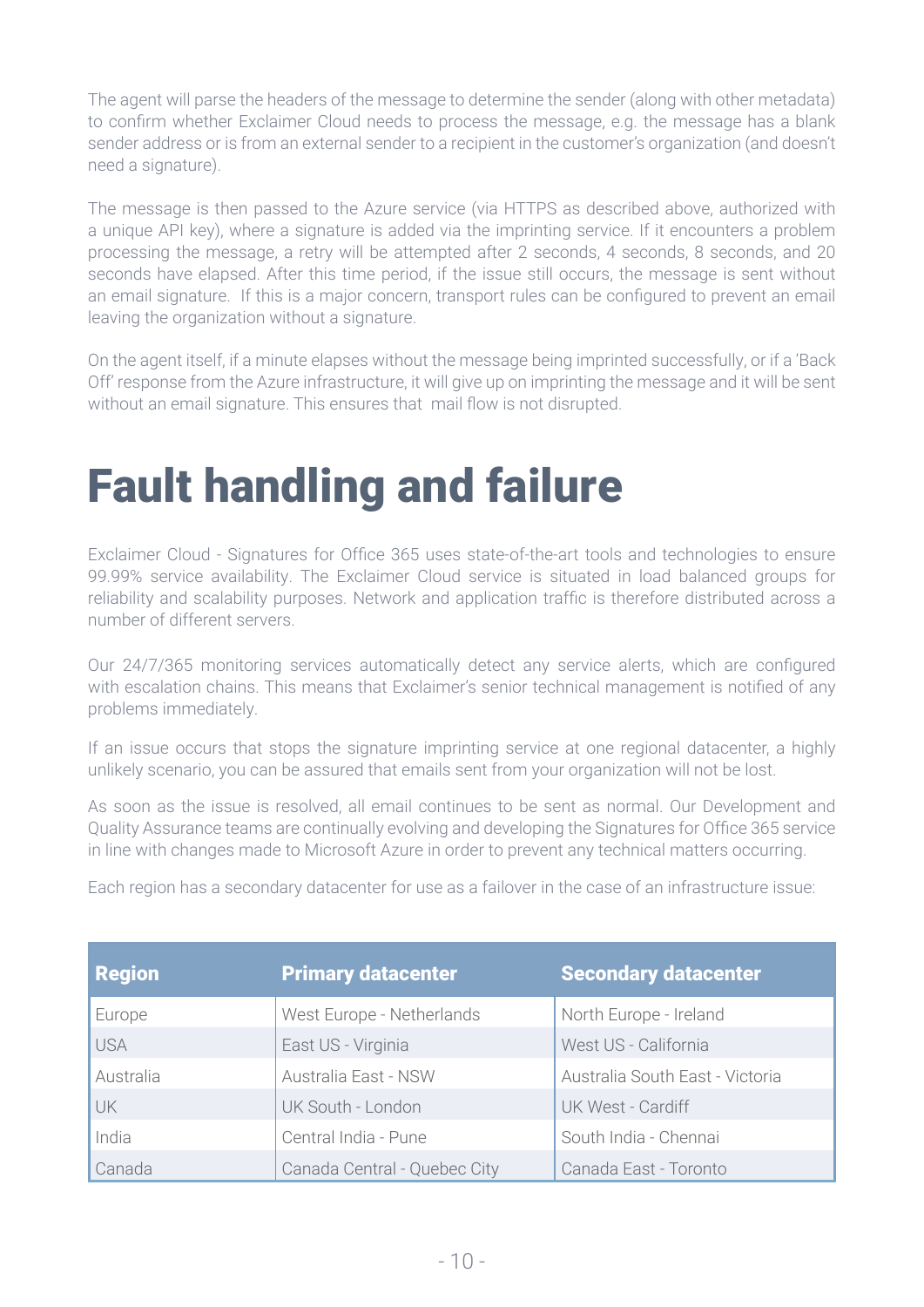#### <span id="page-11-0"></span>Sent Items Update

Exclaimer Cloud Sent Items Update requires the following permissions:

- User Exchange Web Services with full access to all mailboxes
- Read and write mail in mailboxes

Exclaimer Cloud uses Exchange Web Services (EWS) to update the sent item in the user's mailbox; this requires read and write access to the user's mailbox to locate and update the email. Access to the user's mailbox through EWS is authorized using a certificate securely stored in the Exclaimer Cloud infrastructure and the Azure application that required consent during the configuration of Sent Items Update. Consent for Exclaimer's Sent Items Update can be revoked by deleting the Sent Items application in the Azure Portal.

# Datacenter Load Balancing Policy

During normal service running, mail is routed intelligently to one of the two Microsoft Azure datacenters in your assigned region. This ensures reliability, resiliency, and high performance of the service.

In the rare event of an issue occurring that stops the signature imprinting service at one of Exclaimer's Microsoft Azure datacenters, Exclaimer has a comprehensive method in place that ensures mail flow continues to occur as normal through an alternate datacenter automatically. The primary goal is to maintain mail flow for all Exclaimer Cloud customers using multiple locations, high availability, and load balancing.

#### What is Exclaimer's datacenter load balancing policy?

If an incident occurs at one of Exclaimer's two regional datacenters, a comprehensive cross-datacenter system is in place to ensure mail flow for all tenants is maintained. Tenant data is continuously synchronized in both datacenters simultaneously.

Load balancing is fully automated and is controlled intelligently by Microsoft Azure services. Should an incident occur, one of Exclaimer's regional Azure datacenters can be independently removed from the load balancer. This is a fully automated process, but can also be controlled manually if required.

Exclaimer acknowledges mail flow as mission critical, and currently only mail flow is load balanced in this way. In the rare event that we see an issue in the primary regional Azure datacenter, customers will not be able to access the UI; including settings, configuration, and the template editor. The ability for new customers to sign up will also not be available.